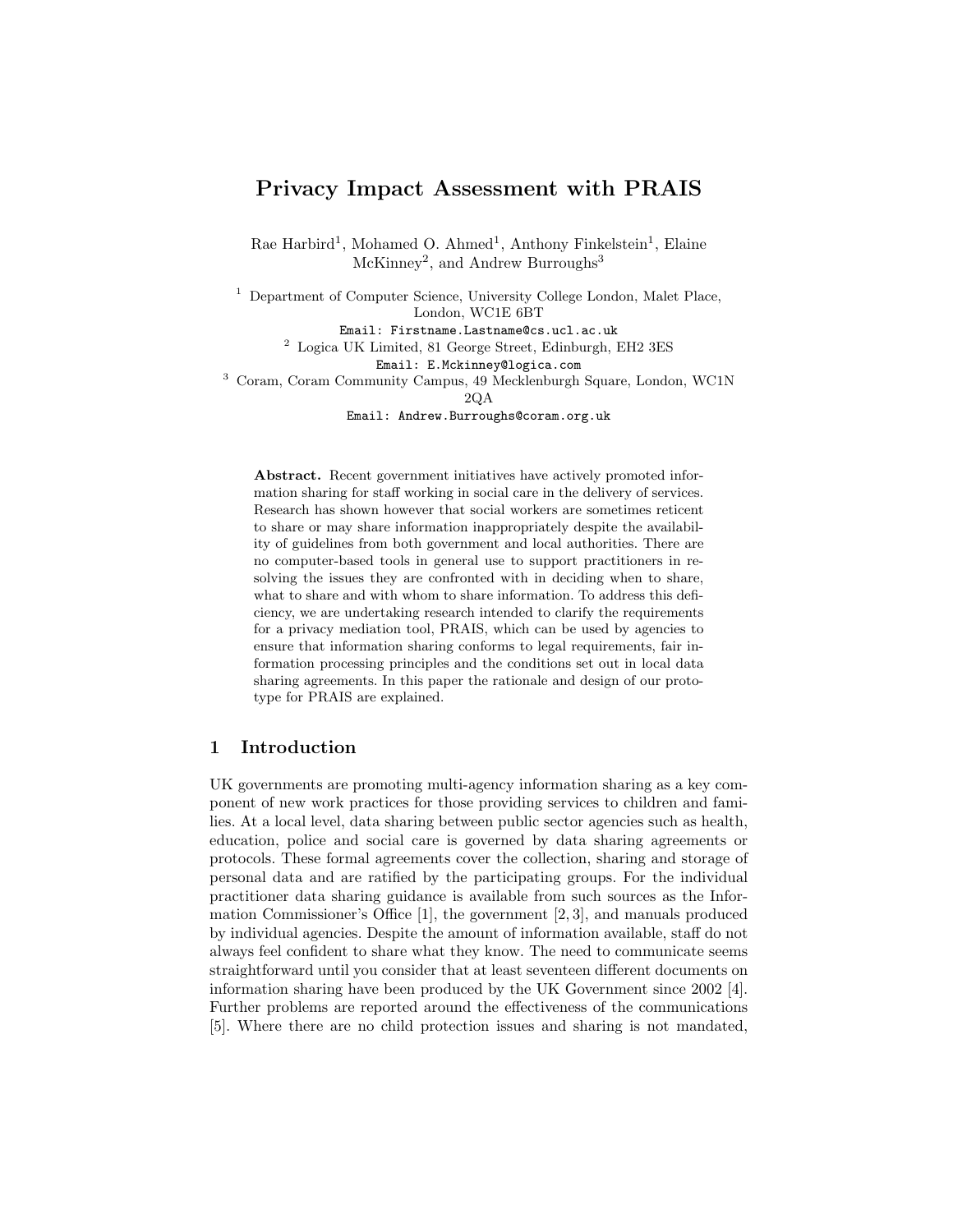there have been several instances where sharing has been performed without due diligence or reference to codes of ethics or good practice [6]. It is clear that the process of information sharing in the domain of children's social care is far from clear-cut, and, at the very least, more training and education is needed. Computer-based information sharing is still fairly limited. Data sets are, or soon will be, made available in large, regional repositories such as ContactPoint in England [7], or via a central hub like the eCare system in Scotland [8]. Decisions relating to the privacy protection of individuals have effectively been made during the design phase of the computer software and there are no decision-support tools which aid the practitioner in making complex decisions about whether specific information should be submitted for sharing in a particular context.

More generally, information sharing by organisations and government departments facilitated by new computer systems is increasing apace and the widespread use of computer systems to collect, analyse and share personal information has given widespread cause for concern. Technologies offering opportunities for mass surveillance promise improvements and exciting opportunities in areas such as healthcare services and crime prevention but there may be unintended and undesirable consequences. There are risks associated with growing numbers of people having access to large databases particularly in a healthcare context. In addition, the length of time that records persist might facilitate profiling or social sorting for undesirable purposes. The key challenge for engineers is to design for privacy from the outset [9], and in recognition of this governments around the world are developing their own variation of the Privacy Impact Assessment (PIA) processes. The main objective of performing a PIA is to gain an understanding of the impact which a new process, system or technology may have upon the personal privacy of individuals. Fundamentally the PIA should ensure that the risks to privacy are mitigated and that data is not inaccurate or out-of-date, excessive or used in unacceptable or unexpected ways beyond the control of data subjects. This summary of key PIA principles is taken from [10–14].

- 1. Accountability: An organisation must appoint someone to ensure that privacy policies and practices are followed. Audit functions must be present to monitor all data accesses and modifications.
- 2. Purpose: There must be a clearly specified purpose for the collection and sharing of personal information. Data subjects should be told why their data is being collected and shared at or before the time of collection.
- 3. Scope: Only information that is required to fulfil the stated purpose should be collected or shared.
- 4. Limiting use disclosure and retention: Data can only be used or disclosed for the purpose for which it was collected and should only be divulged to those parties authorised to receive it. Personal data should be aggregated or anonymised wherever possible to limit the potential for computer matching of records. Personal information should only be kept as long as is necessary.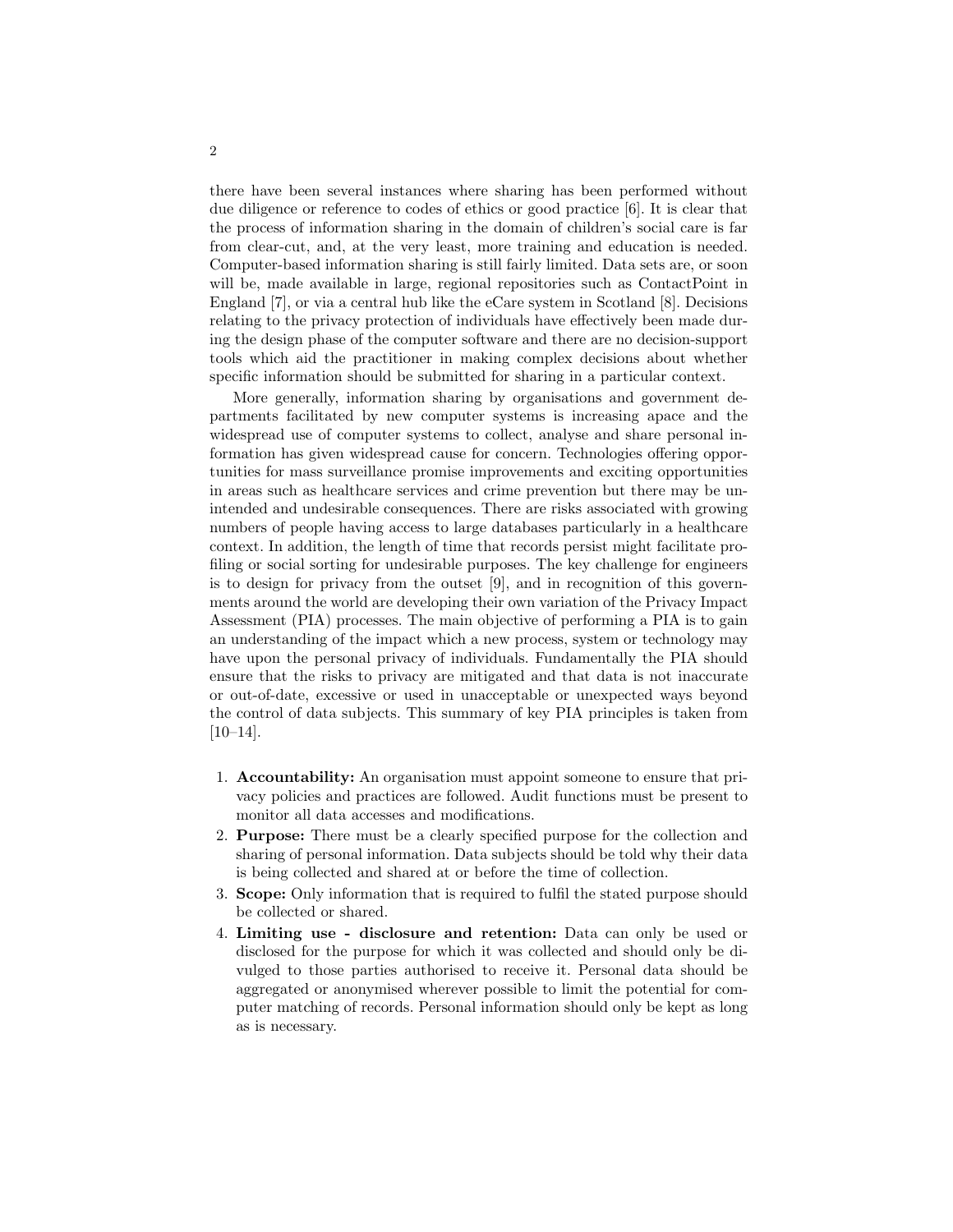- 5. Personal information: Treatment of the information must conform to fair information processing practices. Information must be collected directly from the person unless there are very good reasons why this is not possible.
- 6. Accuracy: Every effort must be made to ensure that the personal information shared is accurate.
- 7. Safeguards: Personal information must be protected from loss or theft. Safeguards must prevent unauthorised access, disclosure, copying, use or modification.
- 8. Consent: Data subjects must give their consent to the collection, use and disclosure of their personal information.
- 9. Openness: Privacy policies must be made available to clients.
- 10. Individual access: Clients have the right to ask to see their personal information and to request the correction of perceived inaccuracies. Clients must be informed about parties with whom it has been shared.
- 11. Challenging compliance: Clients must be able to challenge an agencys privacy processes.

All the elements of the PIA process are essential but the process itself is not directly applicable to the situation where a practitioner needs to share information on an ad hoc basis and must consider at least some of these principles as they apply to the immediate situation before acting. There is a need for a privacy impact assessment tool which can be used to address privacy implications dynamically *at the point of sharing*. Such a tool must be integrated into the daily work practices of the individuals using it. It is not intended that PRAIS will ever make decisions on behalf of properly trained personnel but will assist practitioners in making privacy-aware decisions where required.

The remainder of this paper is laid out as follows: Sect. 2 contains a description of our privacy tool, PRAIS which has been designed to address the requirements identified above and Sect. 3 contains information about the prototype developed for the project. In Sect. 4 the related research is reviewed and following this, Sect. 5 contains an critical analysis of PRAIS. Section 6 describes the future work planned and, finally, Sect. 7 concludes the paper.

### 2 PRAIS

The PRAIS research project has involved a short-term collaboration between: computer scientists from University College London, child protection experts from Coram and information technology professionals from Logica UK. The aim of the project is to develop a prototype decision support tool for contextsensitive, privacy-aware information sharing in children's social care. PIA principles have been used to guide the vision and development of PRAIS, so called because it provides PRivacy impact Analysis for Information Sharing.

Development of a prototype has been an important and necessary first step to encourage potential partners from the Social Services domain where software application development and deployment is sometimes hampered by insufficient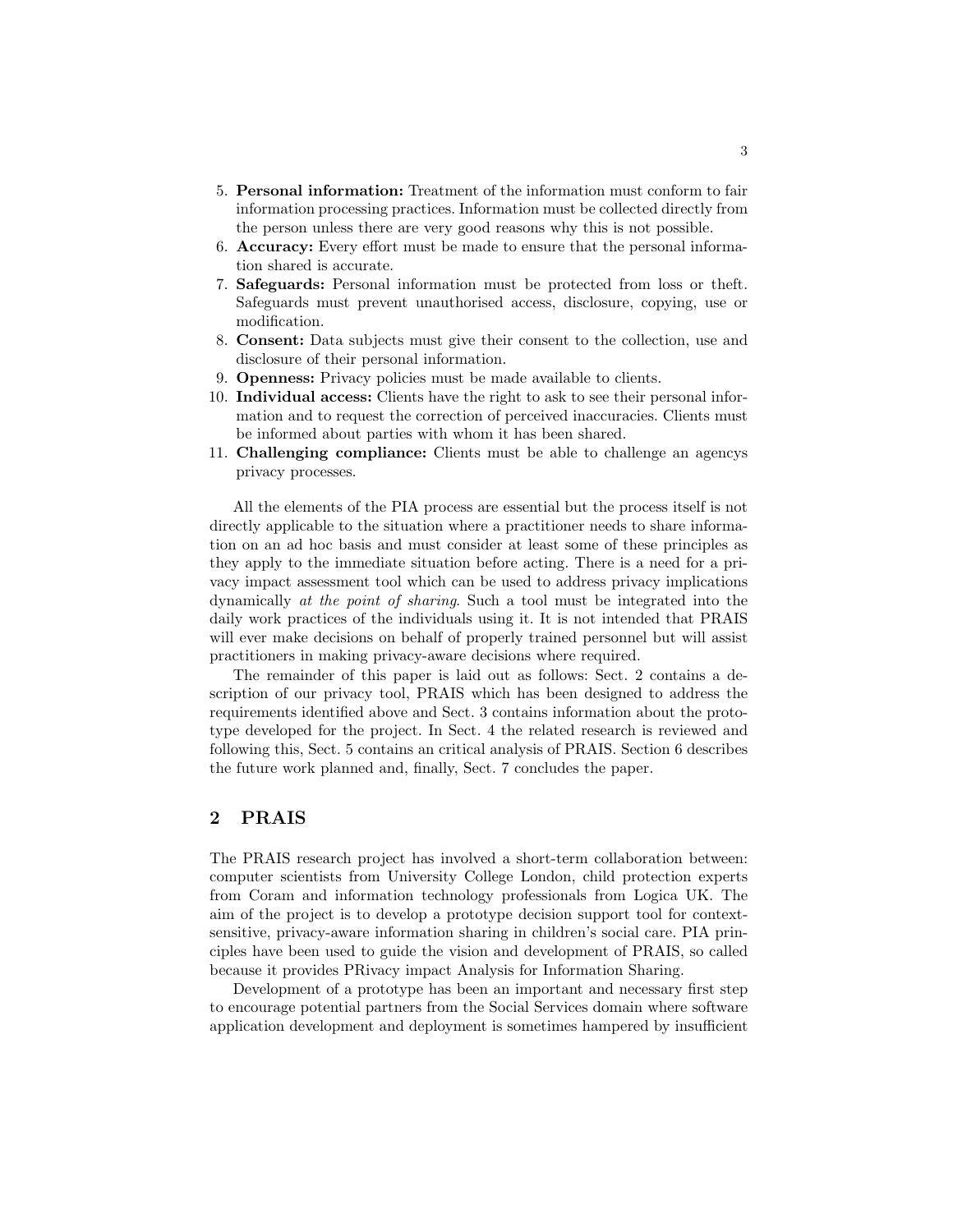human resources, limited budgets and the unimaginative use of ICT. From previous experience we have found the lack of a prototype through which we can bring abstract ideas to life has been a barrier to participation.

#### 2.1 User Scenario Diagram

The information sharing process is illustrated in the user scenario diagram below; PRAIS sits between the practitioner and the social care data store and mediates all information sharing actions. The privacy policy interpreted by PRAIS is based upon PIA principles, the local data sharing agreement as it pertains to the social care agency and relevant information sharing guidelines. PRAIS is based on the architecture developed for the Identity Governance Framework (IGF) [15]. Information sharing is based on a pull model; this means that the recipients are alerted that information is being made available to them after which it is retrieved from the source. At first this may seem counterintuitive but the IGF architecture supports this design choice because it allows the owner of the information to retain liability for the data and to audit each use. PRAIS will be fully integrated with other social care information systems although these are not shown here.



Fig. 1. User scenario diagram

#### Description.

- 1. The practitioner uses the computer system to create and maintain all personal information about clients and their consent status.
- 2. Using PRAIS, a practitioner requests information sharing with an external agency for a specific purpose.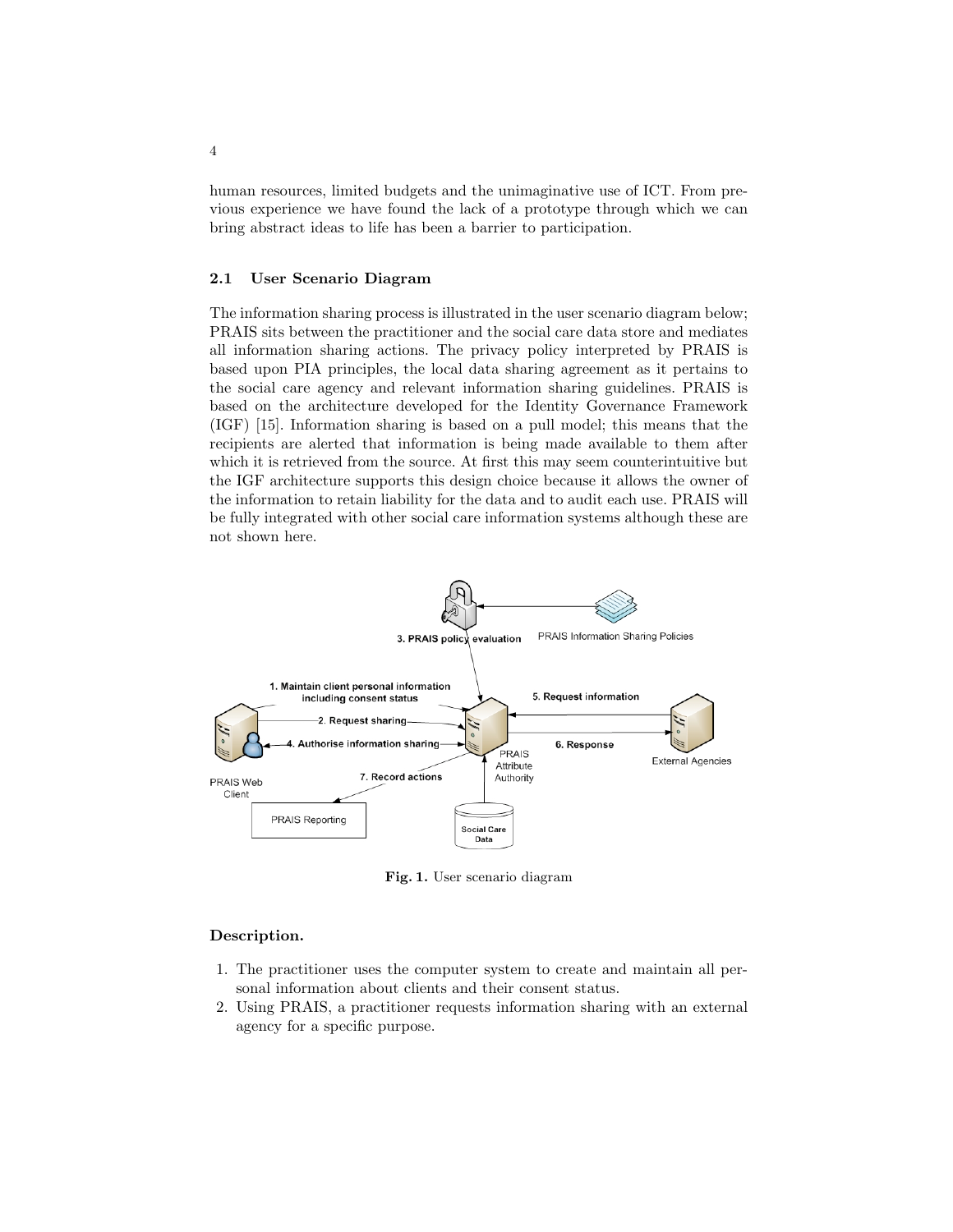- 3. PRAIS evaluates the practitioners request. First it retrieves the policy associated with the information sharing purpose and evaluates the rules associated with it. The rules may cover:
	- (a) Context PRAIS will evaluate whether the intended recipients are permitted to receive information about the client for the purpose specified.
	- (b) Resources what data may be shared? Is it accurate and up-to-date?
	- (c) Consent has consent been obtained from the data subject for the purpose specified?
	- (d) Obligations these are the rules which receiving parties must obey, e.g., data may not be propagated further by the receiver.
- 4. PRAIS presents the user with a short on-screen report containing recommendations relating to the information sharing decisions and at this point the practitioner may accept or reject these recommendations. If information sharing is authorised then the system sends the intended recipients a message indicating that they may retrieve data.
- 5. In due course the target agencies request the shared information, stating:
	- (a) The attributes to be retrieved,
	- (b) The promises made with respect to the data, e.g., recipients may undertake not to propagate the information further.
	- (c) The legal context within which the information is requested.
- 6. The PRAIS system responds with:
	- (a) A set of attributes and their properties.
	- (b) Exceptions: some of the attributes requested may be unavailable.
	- (c) Obligations.
	- (d) Consent status, the information may have been shared with or without the owners consent depending upon the reason for sharing information. (e) Legal references to legislation relating to the data.
	-
- 7. Every PRAIS transaction is logged. The system can be configured to notify staff with responsibility for monitoring information sharing with alarms and exceptions.

# 3 PRAIS Prototype

The PRAIS prototype demonstrates how PRAIS could be used in a social worker's daily routine and is based upon a set of use cases and user scenarios developed by the project team. One of the main findings from early requirements gathering is that although PRAIS can be used for sharing information electronically this may not necessarily be its primary purpose. In social care, information is often shared in multi-agency meetings or over the telephone. This is common working practice enabling staff to explore the meaning and consequences of the information with the person sharing it. To support this type of scenario, PRAIS can be used by practitioners on an ad hoc basis to explore privacy implications where information will be shared verbally. For example: a social worker might want to know whether it is acceptable to share information at a meeting involving particular agency representatives or she may want to telephone a colleague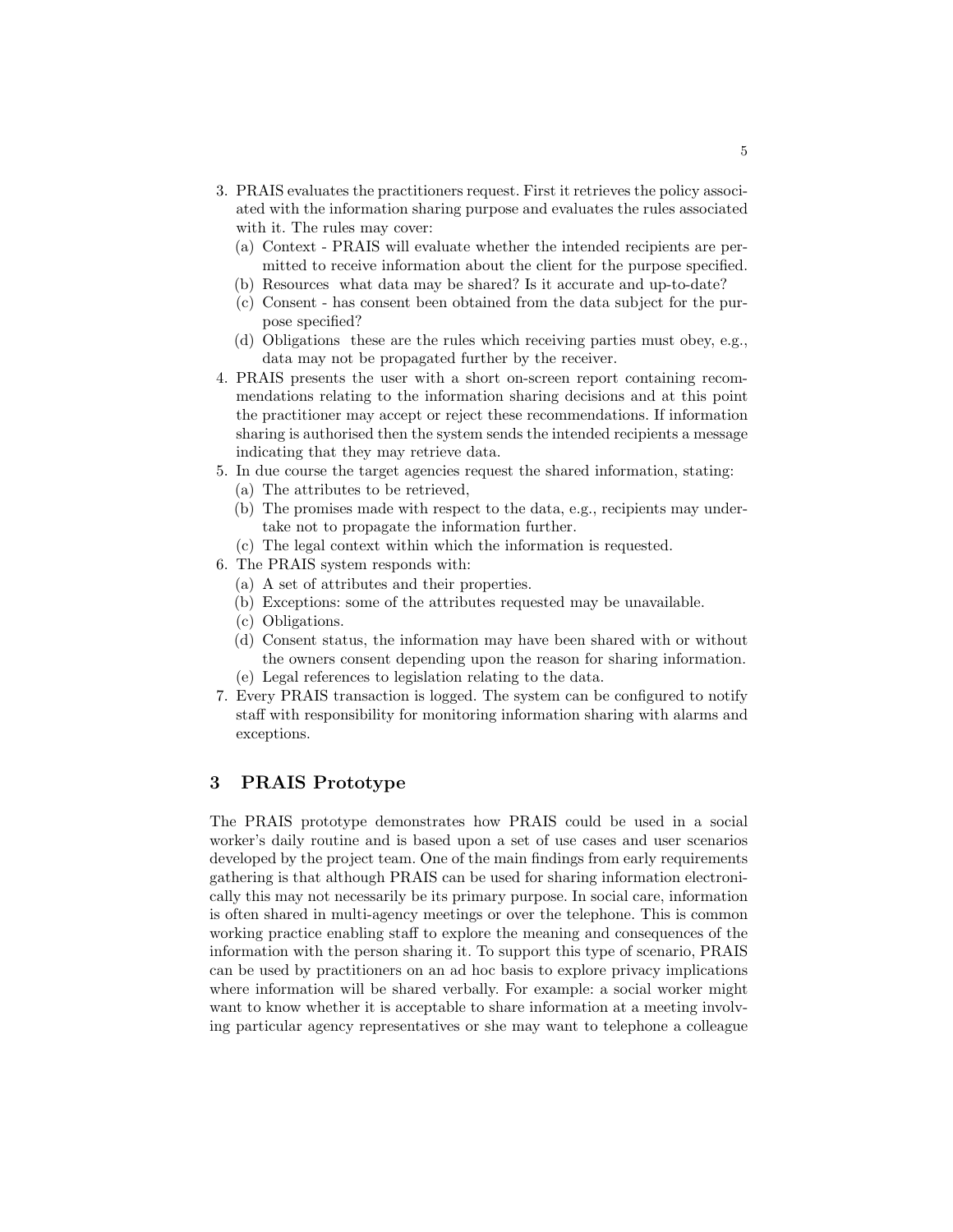in another agency to complete enquiries yet feel unsure about how much detail to discuss. In this way, PRAIS is able to act as a comprehensive information sharing resource that can be consulted on any occasion a professional needs to share personal information or learn more about information sharing parameters.

#### 3.1 Information Sharing Scenario - Duty Social Worker Deals With Referral

Much social work practice involves the ongoing evaluation of knowledge and information as a means of assessing risk for children and families. In this scenario the use of both social care information systems and PRAIS is described as a way of showing how the information systems relate to each other. The background to the scenario is followed by a description of a subset of the tasks that a social worker might perform using a computer system. These are:

- 1. Record information about the referral using a social care information system, described in Tab. 1,
- 2. Assess whether to share information with other agencies using PRAIS, described in Tab. 2.

The social worker is not bound to follow the information sharing actions advocated by PRAIS, staff will be aware that all information sharing decisions are taken at their own discretion based on, amongst other things, their assessment of risk to the individuals involved. The PRAIS system is designed to assist in the professional's decision making process and not to replace it.

Scenario. A member of the public telephones the Children and Young People's Services (C&YPS) department to report that the children belonging to a family in the street are often playing out until late at night with no apparent parental supervision causing disruption in the neighbourhood. The police have been called to the house and on several occasions, including the previous evening, at least one of the parents returned home late in the evening shouting and behaving in an aggressive manner to the children. The caller believes that the parent was drunk. The duty social worker records information about the call using a computer system to create a referral and information record [16]. Over the next 24 hours, the social worker completes the referral record and performs a risk assessment based upon the available information as it unfolds. A risk assessment tool such as [17] may be used to determine whether the children involved are:

- 1. At risk of harm and that this is a child protection case or,
- 2. In need of services,
- 3. Not in need of further assistance from the C&YPS department at this stage (case closed).

PRAIS is used during the referral completion process by the practitioner to determine which other professionals and organisations may be contacted in relation to the family. Finally, the duty social worker formulates a case workplan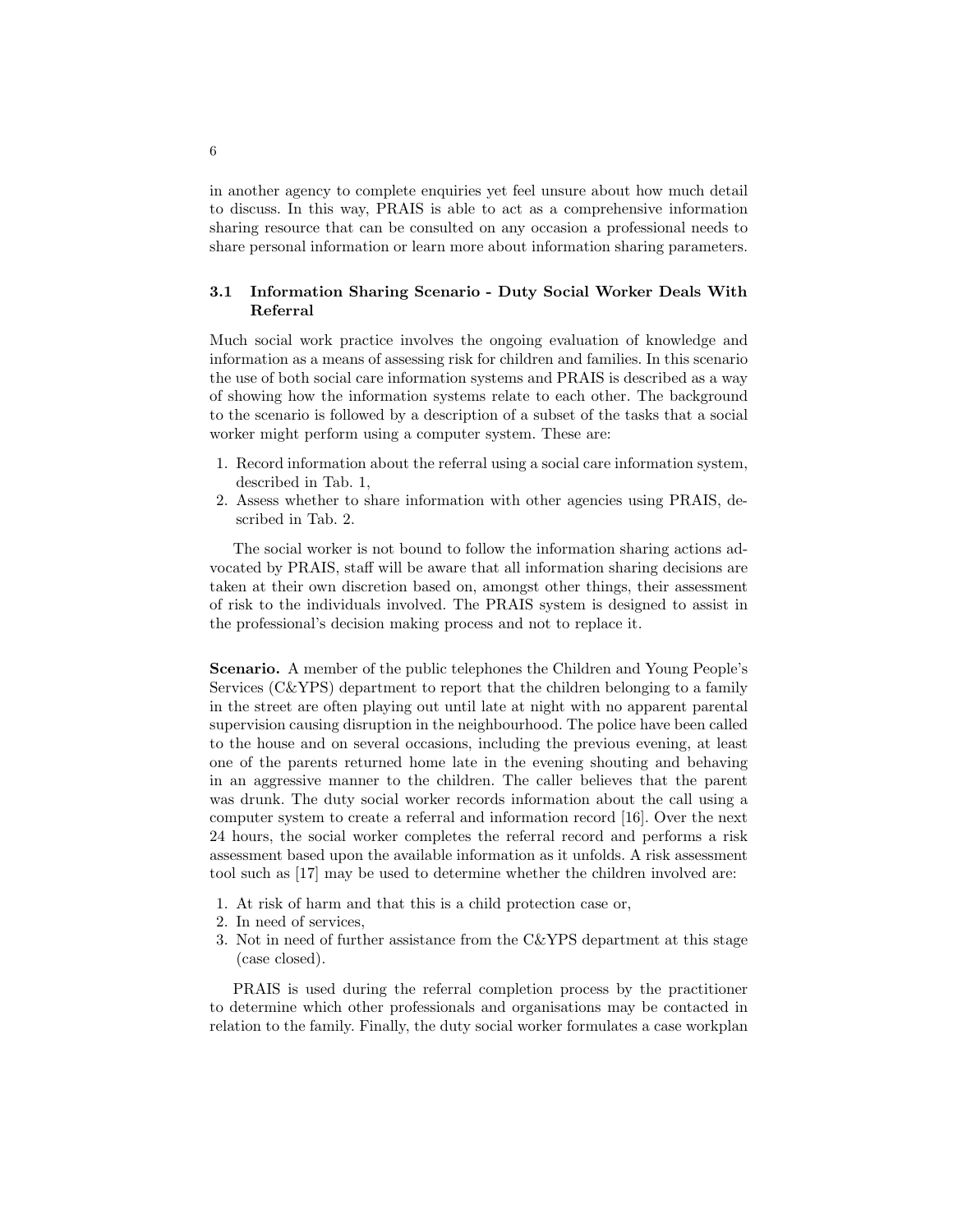and the completed referral record including the plan is passed to the duty social workers manager for approval. The duty social worker decides that the children may be at risk of harm and she plans to investigate further with other agencies as part of an initial assessment.

Table 1. Task 1 - Complete Referral and Information Record

| Task Name | Complete Referral and Information Record                                                                                                                                                                                                                                                                                                                                                                                                                                                                                                                                                                                                                                                                                                                                                                                                                                                  |
|-----------|-------------------------------------------------------------------------------------------------------------------------------------------------------------------------------------------------------------------------------------------------------------------------------------------------------------------------------------------------------------------------------------------------------------------------------------------------------------------------------------------------------------------------------------------------------------------------------------------------------------------------------------------------------------------------------------------------------------------------------------------------------------------------------------------------------------------------------------------------------------------------------------------|
|           | <b>Description</b> The duty social worker creates a referral and information record for the<br>call. The computer system will automatically fill fields where the child or<br>family have already had contact with the department and will indicate<br>whether there is a worker assigned to the family.                                                                                                                                                                                                                                                                                                                                                                                                                                                                                                                                                                                  |
|           | <b>Applications</b> Social care database application                                                                                                                                                                                                                                                                                                                                                                                                                                                                                                                                                                                                                                                                                                                                                                                                                                      |
| Actors    | Duty Social Worker                                                                                                                                                                                                                                                                                                                                                                                                                                                                                                                                                                                                                                                                                                                                                                                                                                                                        |
| Input     |                                                                                                                                                                                                                                                                                                                                                                                                                                                                                                                                                                                                                                                                                                                                                                                                                                                                                           |
|           | 1. The social worker completes as much information as possible in the<br>referral and information record. Reasons for referral are taken from<br>$[18]$ and are:<br>(a) FDO1 - Suspected Poor Parenting Skills and,<br>(b) MS08 - Children affected by the misuse of alcohol by parents or<br>other family members.<br>2. If the children are or family is already known to the $C\&YPS$ de-<br>partment then their details will be completed automatically for the<br>social worker. In this case, the duty social worker is able to tell im-<br>mediately that the family in question does not seem to be known to<br>the department.<br>3. Based on the information gathered, the duty social worker decides<br>that since the family have allegedly received visits from the police<br>concerning alcohol-related incidents the case merits child protection<br>status at this stage. |
| Output    | The output is a completed or partially completed referral form.                                                                                                                                                                                                                                                                                                                                                                                                                                                                                                                                                                                                                                                                                                                                                                                                                           |

#### 3.2 Information Sharing

The PRAIS prototype has been engineered as an expert system comprising three components: a user interface, a knowledge base containing privacy-related facts and rules and an inference engine which can interpret the knowlege base and draw conclusions. The user interface has been developed as a web application and the expert system is written in prolog. As a result, it is possible to perform what is known as forward and backward chaining through the facts and rules. This means that if we have reached the conclusion, say, that it is acceptable to share certain information with an agency, the expert system will be able to tell us how the decision was reached; this is known as backward chaining. Alternatively,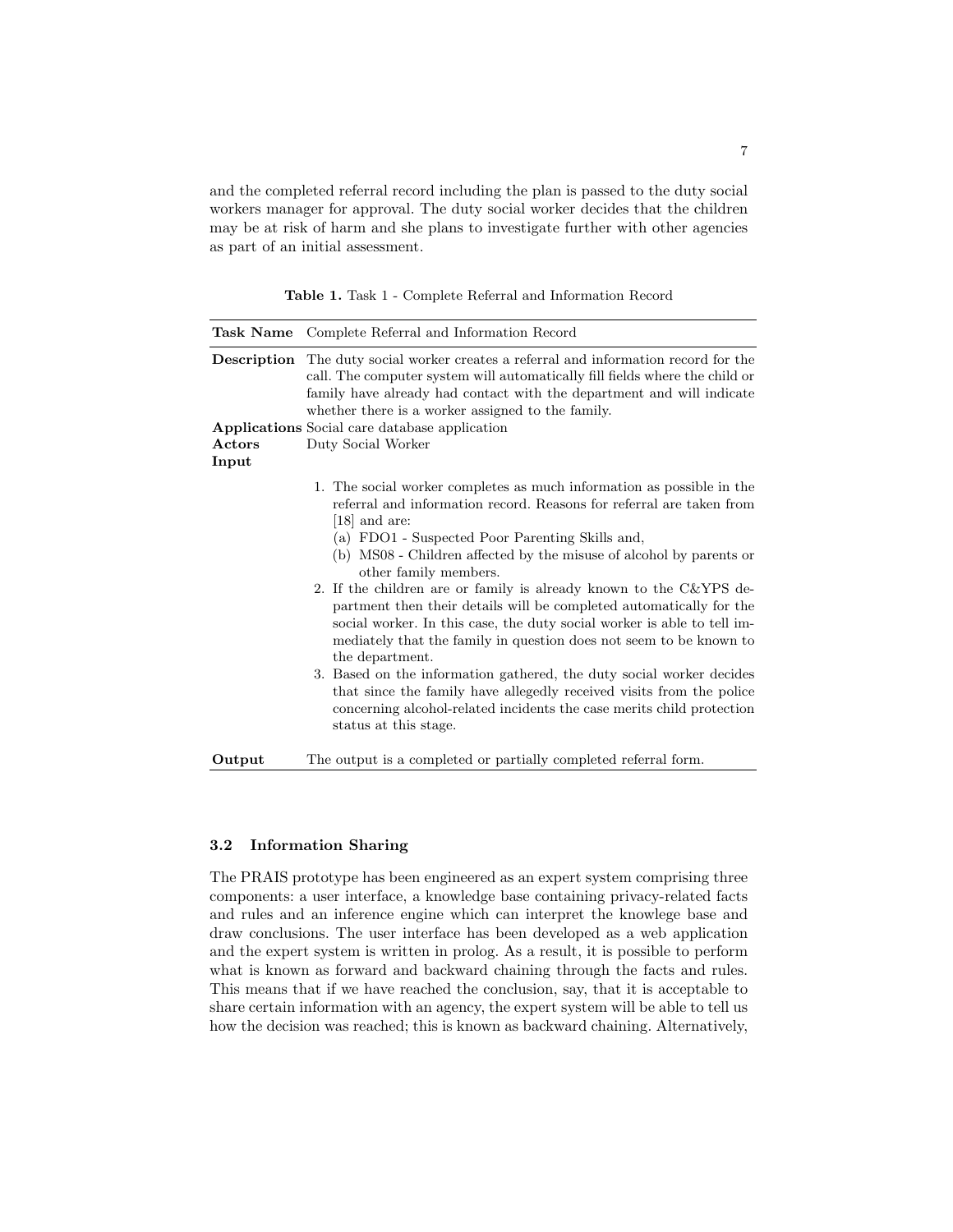Table 2. Task 2 - Evaluate with whom to share information

|                 | <b>Task Name</b> Evaluate with whom to share information                                                                                                                                                                                                                                                                                                                                                                                                                                                                                                                                                                                                                            |
|-----------------|-------------------------------------------------------------------------------------------------------------------------------------------------------------------------------------------------------------------------------------------------------------------------------------------------------------------------------------------------------------------------------------------------------------------------------------------------------------------------------------------------------------------------------------------------------------------------------------------------------------------------------------------------------------------------------------|
|                 | <b>Description</b> The duty social worker uses PRAIS to assess whether she may share<br>information with the police in order to find out whether they have had<br>any recent contact with the family.                                                                                                                                                                                                                                                                                                                                                                                                                                                                               |
|                 | <b>Applications</b> Social care information system and PRAIS                                                                                                                                                                                                                                                                                                                                                                                                                                                                                                                                                                                                                        |
| Actors<br>Input | Duty Social Worker                                                                                                                                                                                                                                                                                                                                                                                                                                                                                                                                                                                                                                                                  |
|                 | 1. The duty social worker brings up the referral and information record<br>on the screen and selects the PRAIS information sharing function.<br>2. The system asks the duty social worker to input some details about:<br>(a) the information sharing purpose, in this case: gathering infor-<br>mation for completion of the referral and information record,<br>and,<br>(b) the agency that she wishes to share information with, in this<br>case, the police.<br>3. PRAIS evaluates whether it is desirable to share under these cir-<br>cumstances, taking into account the fact that the duty social worker<br>has recorded that the case may warrant child protection status. |
| Output          |                                                                                                                                                                                                                                                                                                                                                                                                                                                                                                                                                                                                                                                                                     |
|                 | 1. PRAIS informs the duty social worker that she is mandated to share<br>information about the family at this stage. Primarily, this is because<br>the social worker has decided that the children in the family may be<br>at risk of immediate harm.                                                                                                                                                                                                                                                                                                                                                                                                                               |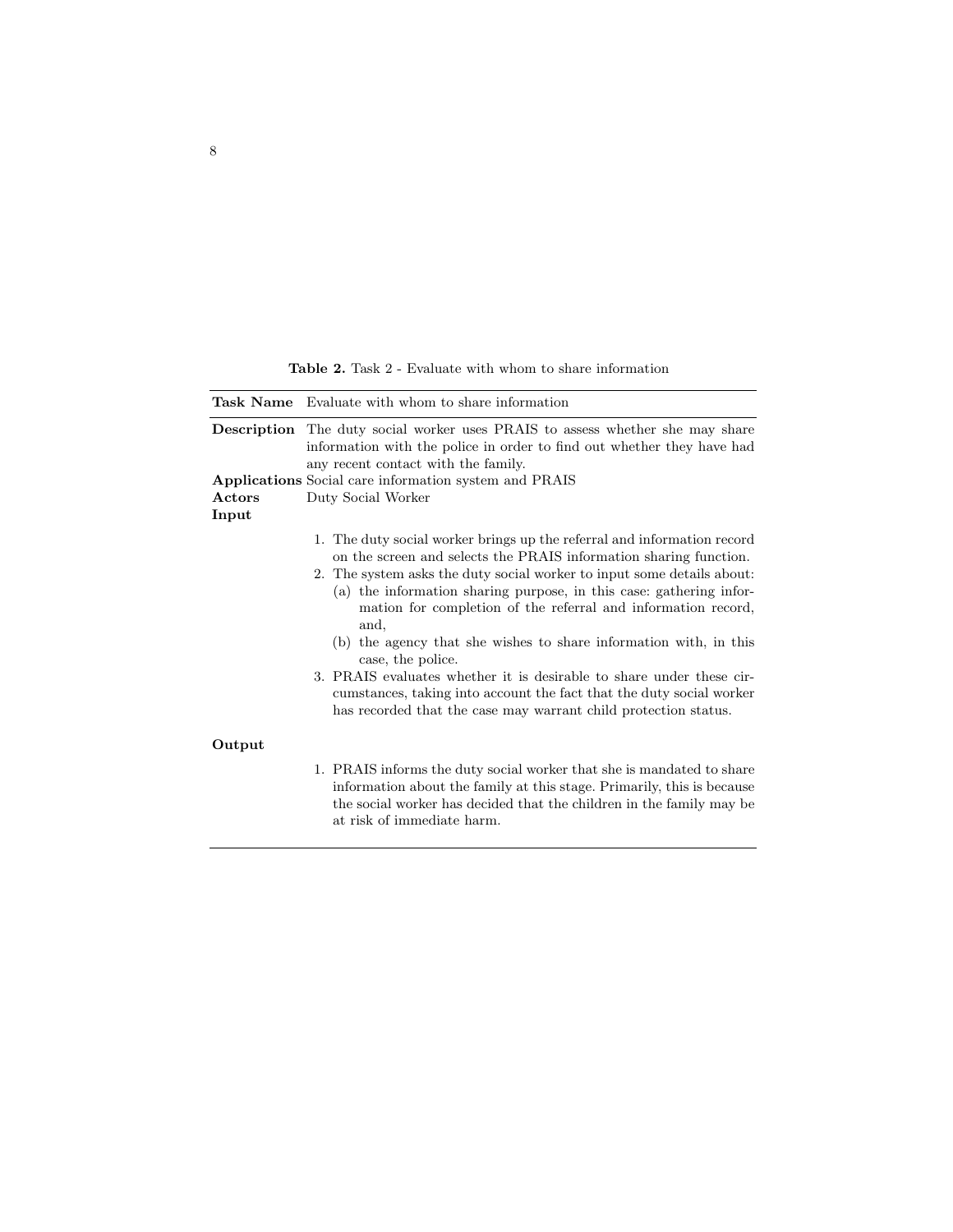PRAIS could be queried to determine what else is required to satisfy the sharing constraint; known as forward chaining. The prototype embodies a subset of the PIA principles described in Sect. 1 as a means of illustrating the dynamic PIA process. The information sharing process is illustrated in the semantic network in Fig.2.



Fig. 2. Information Sharing Policy Model

#### Description of Nodes and Edges.

- 1. Client: any person about whom the agency records information. A client must explicitly give consent for their information to be shared for a specific information sharing purpose.
- 2. Personal information: this is any information about a client. Information is expected to be structured conforming to well-known formats to enable a high-level of granularity with respect to sharing conditions. Although sharing rules can be specified on a field-by-field basis it should also be possible to specify rules for groups of information items such as records.
- 3. Agency role: this is a member of staff in an agency performing a particular role, for example: A teacher at a child's school or the health visitor at the child's GP surgery. Information is shared with a specific agency role and to control this, PRAIS has elementary role-based access control functionality embedded in it. Sharing is tightly constrained and is only permitted if all the relevant rules have been satisfied.
- 4. Information sharing purpose: an organisation will have a set of valid reasons or purposes governing the circumstances under which information may be shared. This can be thought about as the sharing context. Each context has items of personal information associated with it and this association is used as a means of limiting the scope of information sharing, confining it to only those items of information that are relevant. The information sharing context is also associated with a set of agencies. Again, this relationship is used to limit the scope of information sharing so that personal information is not distributed to those parties who do not have the right to see it.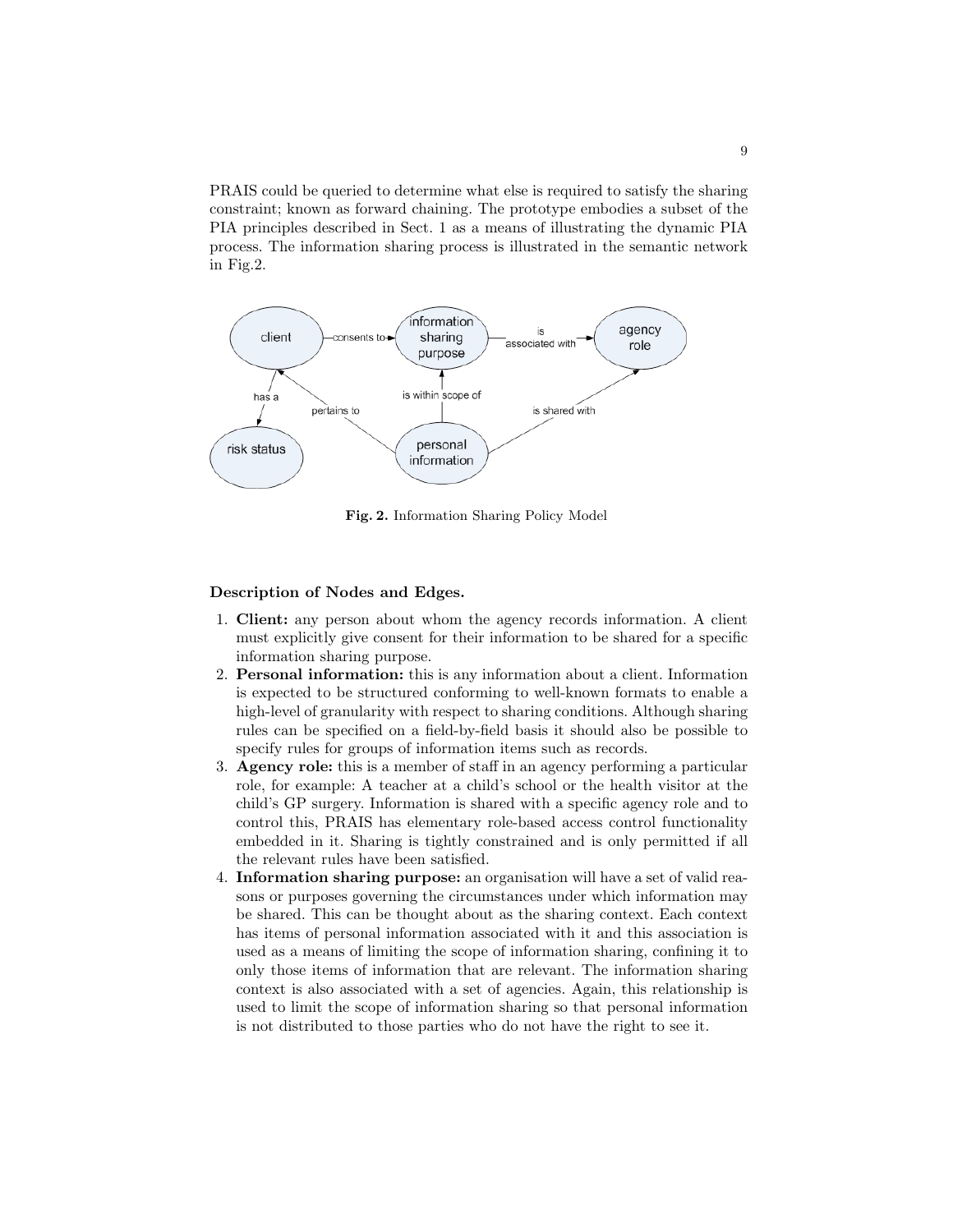5. Risk status: every child or young person has an associated risk status. The significance of this is that when a child is considered to be at risk of harm, a practitioner must override any other conditions that prohibit information sharing with agencies; they are mandated to share the information. The social worker assigned to the child is responsible for assessing and recording risk status and will generally use a risk assessment tool for doing so.

#### 3.3 Information Sharing Logic

PRAIS makes information sharing decisions using the rules listed in Fig.3.

```
Rule 1 (R1): If the child is considered to be at risk of harm then the information
     must be shared with the target agency roles.
 Rule 2 (R2): A client must have given consent for their personal information to be
     shared for the specific information sharing purpose chosen.
 Rule 3 (R3): The target agency role must be permitted to receive information for
     the sharing purpose selected.
 Rule 4 (R4): The personal information selected for sharing must be within scope of
     what it is appropriate to share for the context chosen.
                         Fig. 3. Information Sharing Rules
The rules are evaluated according to the pseudocode in Fig.4
```

```
if R1 is true then
        share information
else if (R2 is true and R3 is true and R4 is true) then
        share information
end if
```
Fig. 4. PRAIS Logic

which can be more concisely expressed in formal logic as:

$$
share \Leftrightarrow R1 \lor (R2 \land R3 \land R4) \tag{1}
$$

#### 3.4 PIA Report

The information sharing decision is presented to the user as a summary on-screen report elaborating the the reasons why information sharing is recommended or

10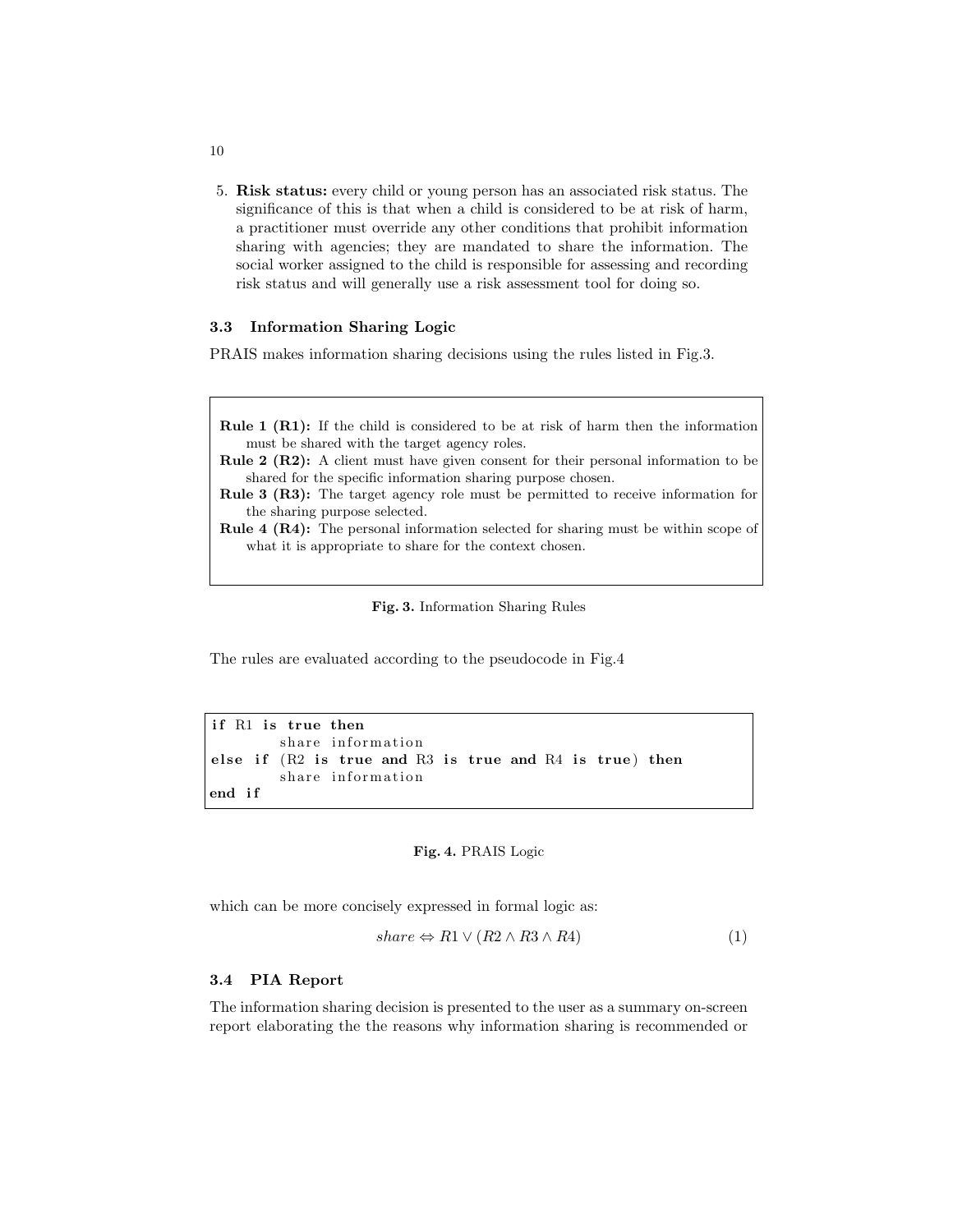discouraged. In recognition of the fact that information sharing decisions may not always be clear cut, future versions of the prototype will represent the risk to a person's privacy inherent in a sharing action using probability calculus. In this case a practitioner could be given information about the risk of compromising the personal information through the sharing action. The results could be presented to the user in terms of the liklihood of compromise.

# 4 Related Research

To date research relating to the electronic sharing of information in a social care context has been limited. One notable exception is the Framework for Multiagency Environments or FAME. FAME was initiated in 2003 [19], as part of the UK's e-government project funded by the Office of the Deputy Prime Minister. The project materials provide guidance to groups of agencies wishing to share information. The core architecture is a hub and spoke model and a brokerage system at the hub takes requests from one agency and retrieves the appropriate data from the information provider. Organisations using the FAME model are free to implement it as desired as FAME is not based on any particular technology nor is it standards-based. Each information-sharing project must be implemented as a separate solution and the security measures are also project specific. Privacy impact assessment takes place prior to development and decisions about privacy are not taken dynamically.

Conversely, information security in the healthcare domain have been very actively researched over more than a decade. In 1996 Ross Anderson developed a security policy for healthcare computer systems on behalf of the British Medical Association [20]. Fundamentally, the way we design computer systems has an impact upon the level of protection that can be afforded to person-related information. This has been borne out in practice many times as modern information systems with poor design have contributed towards the violation of individuals' privacy. In particular, the centralised storage of records containing private information is likely to cause the breakdown of privacy and confidentiality as the subversion of security systems by humans is much easier where large amounts of information is managed in one place.

At the enterprise level, the enforcement of data protection principles in the management of information been addressed in work at HP Labs [22]. The authors investigated new ways to implement privacy obligation policies suitable for the entire information management lifecycle including data retention and deletion. Parallels exist in [23], where compliance with data protection legislation is achieved using the set of technologies that form part of IBM's Hippocratic Database including a policy creation interface, an enforcement engine and a compliance auditing component. This work has been extended [24], to address requirements for distributed regional healthcare entities sharing information. Policy constraints are packaged with data at the point of transfer and interpreted by the receiver.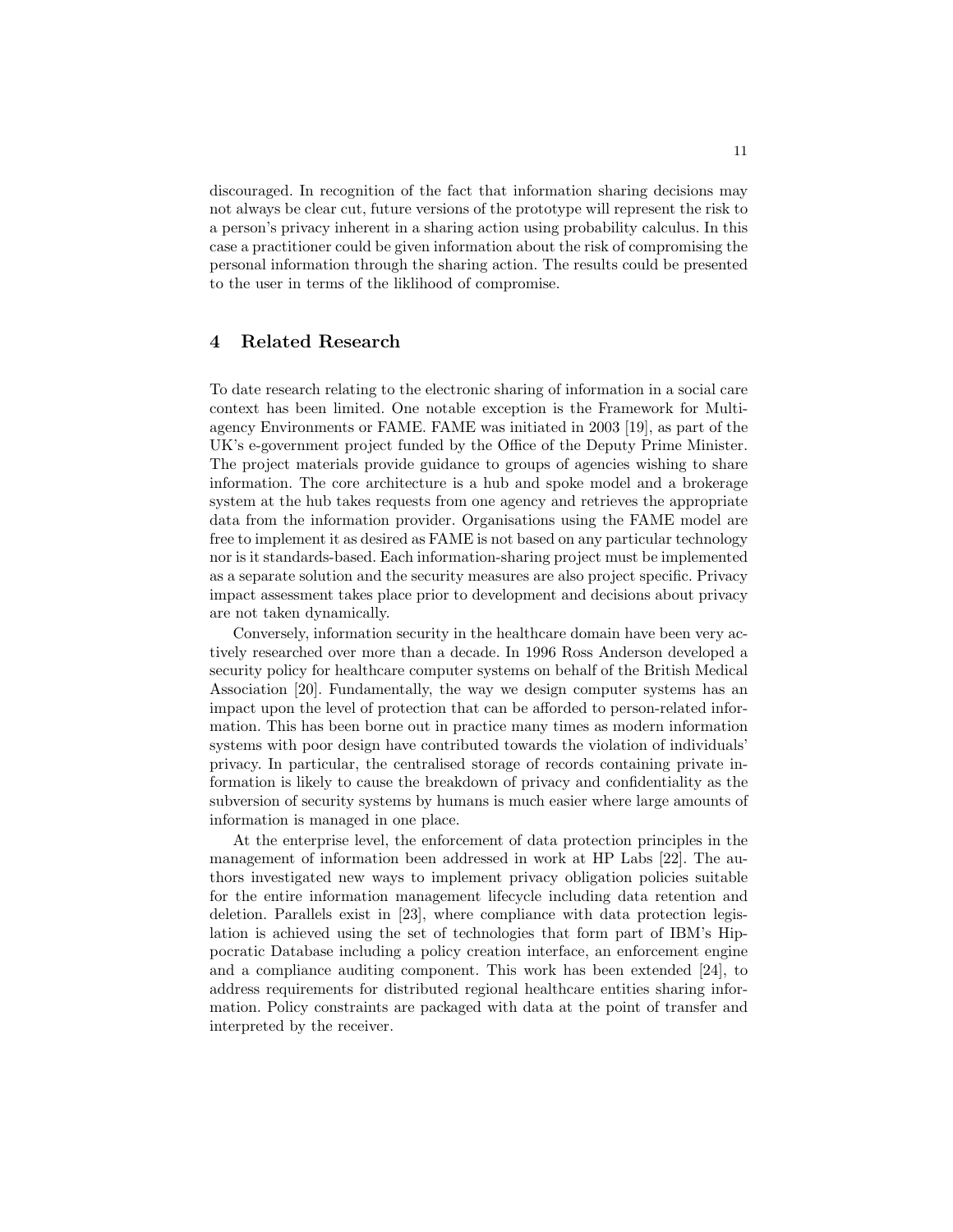Secure information dissemination in distributed healthcare environments using publish/subscribe mechanisms is described in [25]. Again, data is packaged with security policies relating to both publisher and subscriber and policies are enforced by brokers in the network controlling the flow of data between domains. In [26] the secure use of electronic health records in a distributed environment is achieved using OASIS, a distributed, extended role-based access control system. Unlike the previous examples, policy does not travel with the data and access to information sources is mediated by a network of OASIS servers.

Privacy policies governing access to data can be expressed as a set of rules using machine-readable languages such as EPAL [27] or XACML [28]. Both languages allow the representation of privacy-related concepts such as the purpose of an action, whether consent has been given for the action and the identity or role of the user requiring access. EPAL and XACML have comparative strengths and weaknesses and these are explored in [29]. Other research groups have started from the premise that privacy considerations should be fully integrated with an access control model and have extended Role Based Access Control to accomodate privacy enforcement [30]. Usability with respect to privacy policy authoring tools is explored in [31] and SPARCLE, a privacy policy workbench, is used to define privacy policies using either natural or structured language. User-defined policies can be translated to a variety of machine readable formats by the workbench.

### 5 Discussion

Our vision of PRAIS is as a tool which will enable personnel working with personal information to assess the privacy implications of information sharing actions dynamically and to share information with confidence, whether verbally or electronically. This has been achieved by accommodating the daily routines of social care staff from the outset thus realising the intention to place privacy considerations at the forefront of work practices. PRAIS is based on a secure, standards-based framework which supports electronic information sharing between federated information sources. This a more secure model than that offered by a centralised architecture enabling the owners of the information to retain better control. PRAIS encompasses a set of simple privacy rules which are implemented as an expert system. This enables reasoning about sharing decisions reinforcing the training capabilities of the tool and helping users to understand why decisions have been reached.

The design of PRAIS has a wider application than the scenarios depicted here and could be used in other areas where professionals have to share such information even where this takes place across legal jurisdictions. PRAIS encapsulates fair information processing principles and, as such, could assist a wide spectrum of organisations to deal with sharing personal information and training staff in privacy issues.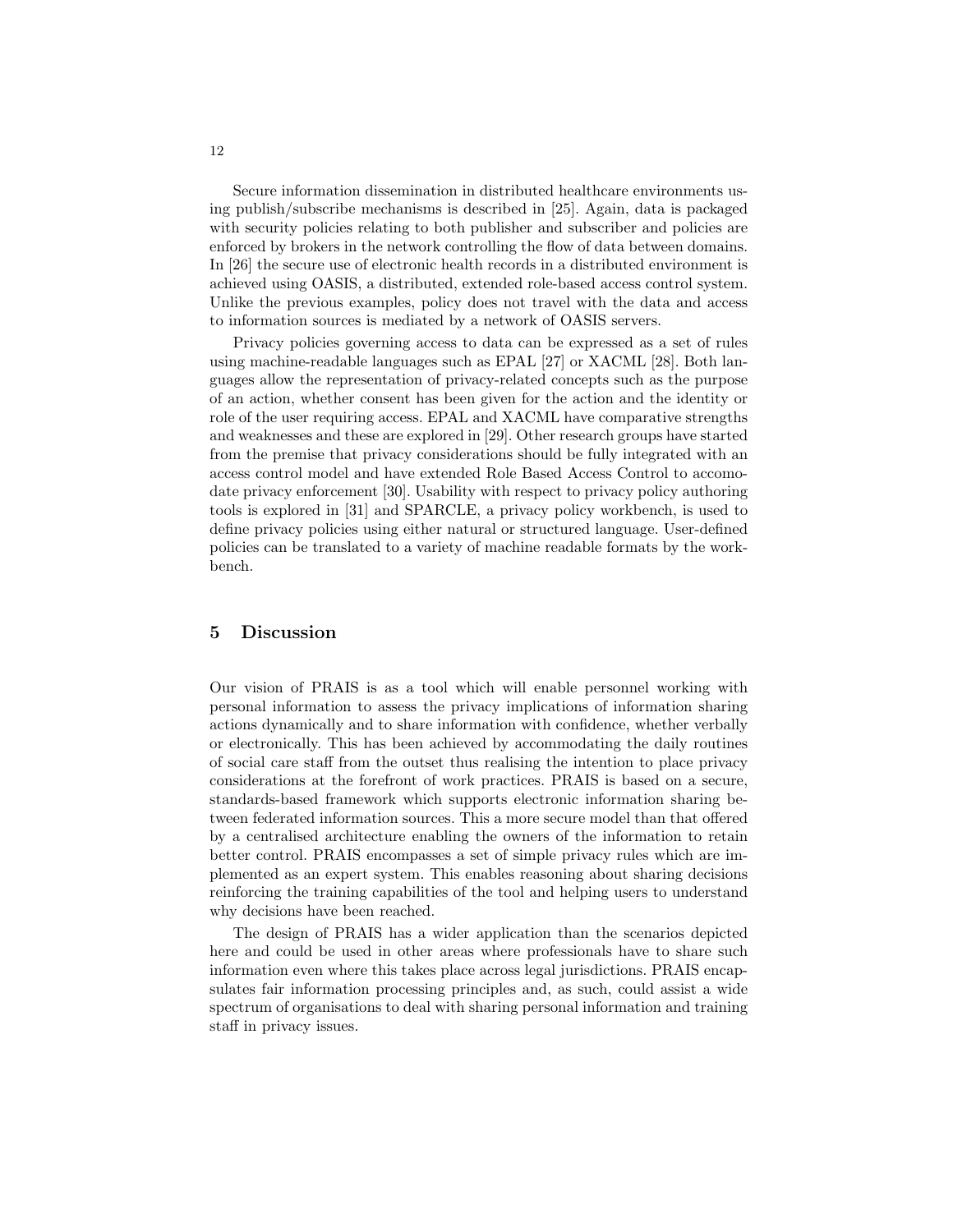# 6 Future Work

In the immediate future we will be working towards securing a partner in a UK Social Services department with whom we can develop an operational version of PRAIS and evaluate its efficacy in a realistic environment. We intend to refine and develop the requirements and design for PRAIS so that we have a more complete picture of how the domain should be modelled as a precursor to expressing and enforcing privacy policies. Recent work with privacy-extended RBAC models seems a promising starting point as these appear to encapsulate some of the concepts we have used such as consent, information sharing purpose and obligations.

PRAIS cannot exist in isolation and must be supported by a set of subsidiary security-related capabilities, these are:

- 1. Identity management functions for authentication and authorisation of both practitioners and external agencies.
- 2. Privacy policy management functions to support policy authoring and policy compliance management.
- 3. A common data model for social care. A widely accepted Electronic Social Care Record (ESRC) is needed to support information sharing facilitating electronic data sharing agreements which are at least part-validated by machine.
- 4. Data matching and mapping functions. Information transfer between organisations with heterogeneous information sources may imply the need for data matching and mapping so that that records and fields can be linked without the need for common identifiers or a common schema.
- 5. Information life-cycle management. Organisations have responsibility for managing the data they collect securely and this includes disposing of data once it has served its intended purpose. Tools to assist with automatic information housekeeping are a necessary part of the privacy toolbox.

In the longer term our vision is broader: we envisage that PRAIS will help both policy makers and decision makers to address, not only the legal, but the moral and ethical issues involved with information sharing. PRAIS will improve the timeliness and the quality of data sharing and help staff to manage the negative impacts of information sharing where these occur. PRAIS may also be used as a training tool to help professionals learn experientially about the issues in managing personal information.

### 7 Conclusion

Much of the information sharing in social care can be described as ad hoc and workers are expected to interpret written guidance to ensure that proper care is taken with personal information. It is our belief that the privacy implications of sharing can be at least partially evaluated by computer. The aim of the PRAIS project is to develop a a policy-based tool which can analyse information sharing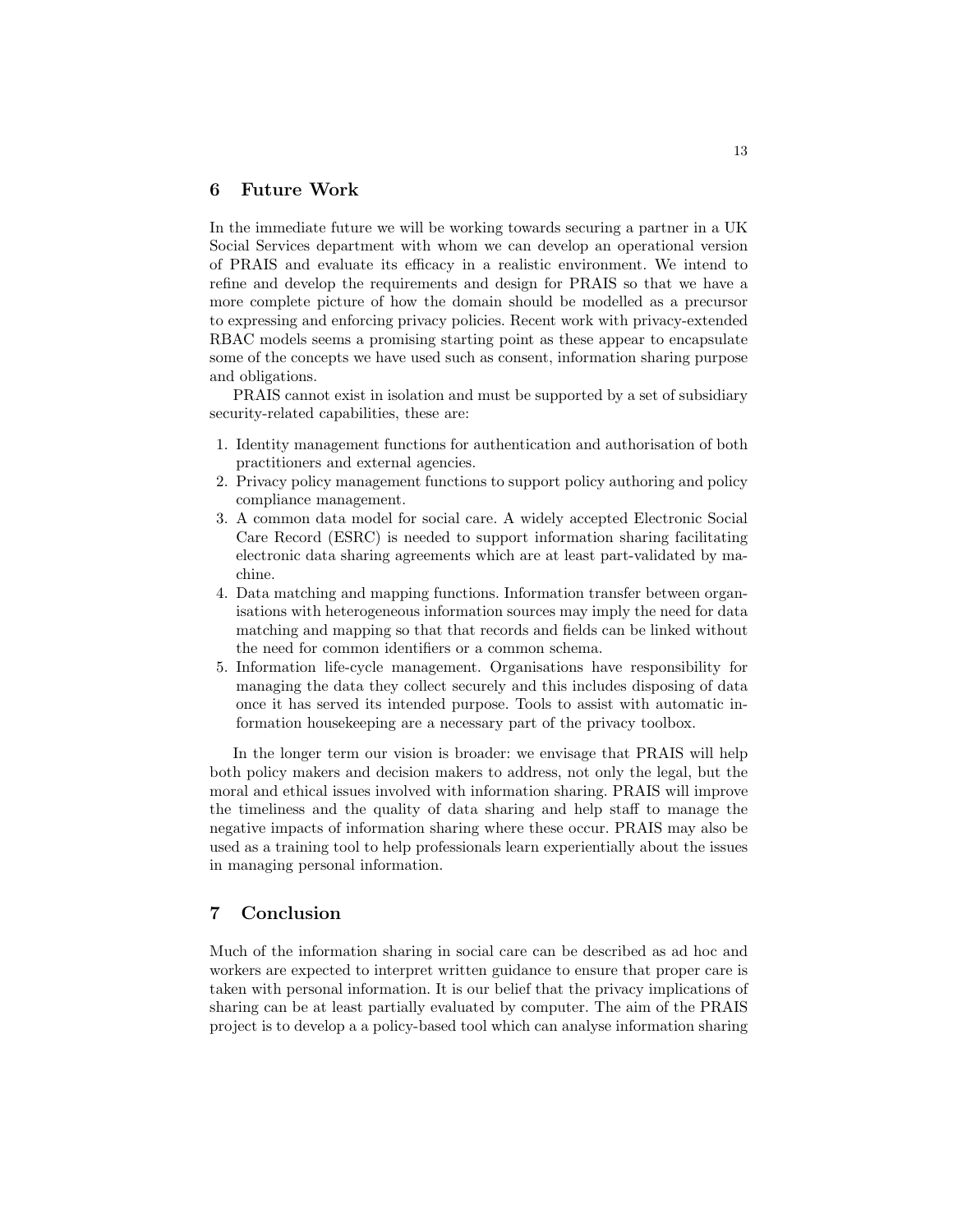decisions on-demand. To date we have developed an innovative prototype and our next step is to implement a set of representative scenarios using a policy engine to demonstrate the feasibility of the PRAIS vision. This initial work should be seen in context as part of a much broader picture in which PRAIS will form an integral part of the day-to-day business process of information sharing. Eventually, PRAIS will operate as part of a risk assessment framework evaluating the predictability of particular sharing outcomes using mechanisms which are generic yet flexible enough to be applied to a wide range of industry sectors such as finance, education and healthcare.

# References

- 1. Information Commissioner's Office: Framework code of practice for sharing personal information. http://www.ico.gov.uk/, last accessed on February 17th, 2008 (2007)
- 2. Department for Education and Skills: Information sharing: Practitioners' guide. http://www.ecm.gov.uk/, last accessed on February 17th, 2008 (2006)
- 3. Department for Education and Skills: Information sharing: Further guidance on legal issues. http://www.ecm.gov.uk/, last accessed on February 17th, 2008 (2006)
- 4. Richardson, S., Asthana, S.: Inter-agency information sharing in health and social care services: The role of professional culture. British Journal of Social Work 36 (2006) 657–669
- 5. Munro, E.: What tools do we need to improve identification of child abuse? Child Abuse Review 14 (2005) 374–388
- 6. Anderson, R., Brown, I., Clayton, R., Dowty, T., Korff, D., Munro, E.: Children's databases - safety and privacy. http://www.ico.gov.uk/, last accessed on February 17th, 2008 (2006)
- 7. Department for Children, Schools and Families: Contactpoint. http://www.ecm. gov.uk/deliveringservices/contactpoint/, last accessed on February 17th, 2008 (2007)
- 8. Scottish Executive, Data Sharing & Standards Division: eCare technical workshop. http://www.scotland.gov.uk/Resource/Doc/923/0019775.ppt, last accessed on February 17th, 2008 (2005)
- 9. Royal Academy of Engineering: Dilemmas of privacy and surveillance: Challenges of technological change. http://www.raeng.org.uk/, last accessed on February 17th, 2008 (2007)
- 10. 6, P., Birch, A., Copping, M., Raab, C.: Information sharing for children at risk: Impacts on privacy, eCare programme. http://www.scotland.gov.uk/About/FOI/ Disclosures/2007/06/Impacts/, last accessed on February 17th, 2008 (2004)
- 11. Clarke, R.: Xamax consultancy PIA guidelines. http://www.xamax.com.au/, last accessed on February 17th, 2008 (1999)
- 12. Office of the Privacy Commissioner of Canada: Fact sheet: Privacy impact assessments. http://www.privcom.gc.ca/, last accessed on February 17th, 2008 (2007)
- 13. The Office of the Privacy Commissioner: Privacy impact assessment guide. http: //www.privacy.gov.au/, last accessed on February 17th, 2008 (2006)
- 14. Information Commissioner's Office: PIA handbook. http://www.ico.gov.uk/, last accessed on February 17th, 2008 (2007)